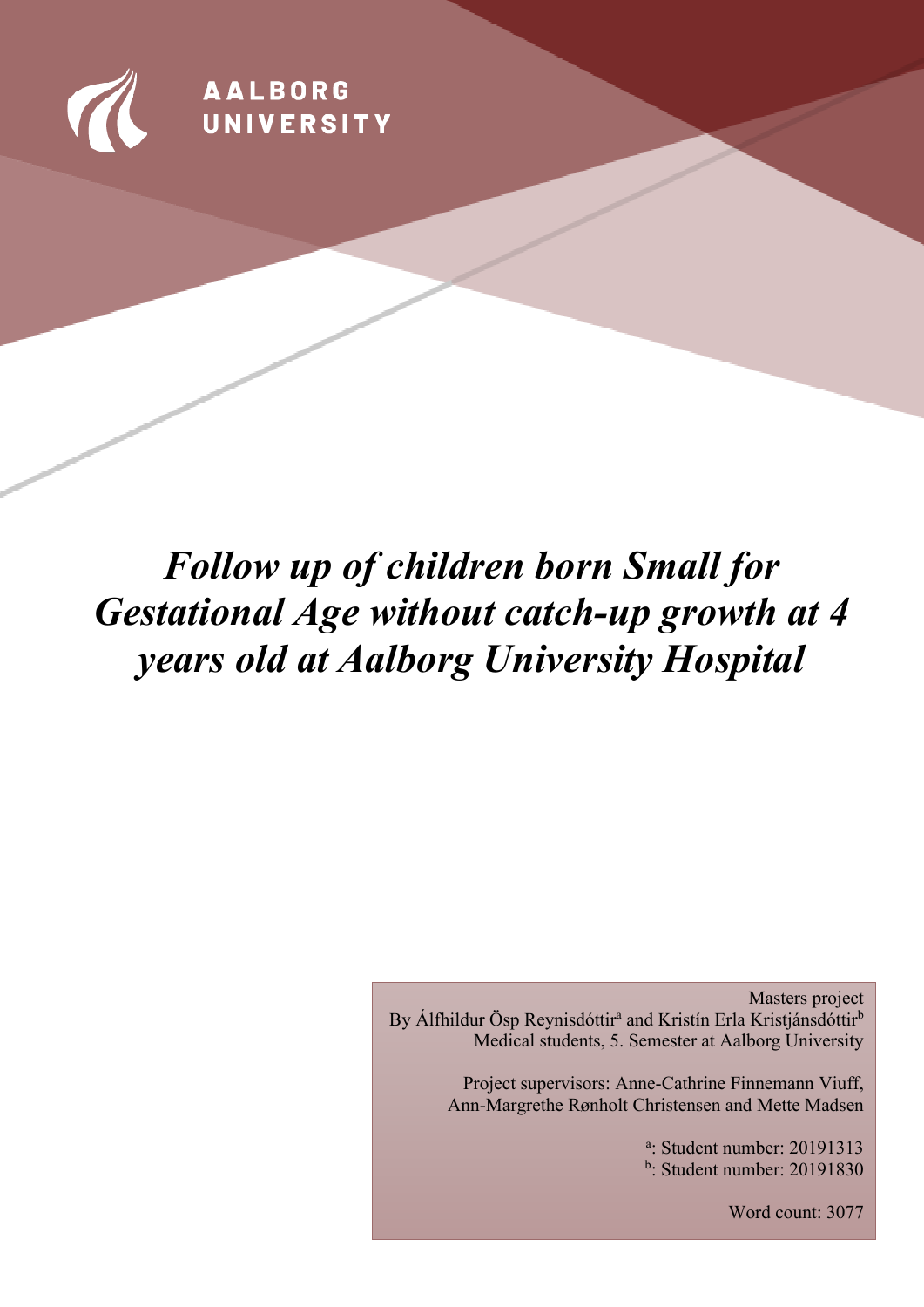# *Abstract*

#### *Baggrund*

Børn født med en fødselsvægt eller længde sv.t mindre end -2 standard deviationer defineres som Small for Gestational Age (SGA) (1,2). Hvis disse børn ikke opnår "Catch-Up Growth" inden 4 års alderen, kan de henvises og vurderes m.h.p. behandling med væksthormon (2,3). Hvis disse børn ikke henvises, er der risiko for at de kan udvikle forskellige følgesygdomme som er associerede med at blive født SGA. De har desuden en øget risiko for at blive afvist af jævnaldrede, have lavt selvværd, mangle selvtillid og har større risiko for social isolation  $(2,4–6)$ .

#### *Formål*

Vi undersøger hvor mange børn der blev født SGA i Region Nordjylland mellem 1. Oktober 2016 og 30. September 2017, der ikke opnåede catch-up growth, og hvilke af disse børn, der blev henvist til pædiatrisk undersøgelse i fire årsalderen.

#### *Metode*

Vækstkurver, udgivet af Maršál et al. (7) blev anvendt til at evaluere fødselsvægten af alle børn født i Region Nordjylland mellem 1. Oktober 2016 og 30. September 2017. Data var udtrukket fra regionale databaser og efter ekskludering af udlandske borgere, afdøde børn, børn med syndromer samt fjernelse af alle dobbeltregistrerede CPR-numre, fik 213 familier tilsent et digitalt spørgeskema, hvor de blev spurgt ind til barnets højde ved forskellige aldre og forældrenes målte højde i voksenalderen.

#### *Resultater*

Ud af de 213 som fik tilsendt spørgeskema, svarede kun 40. 37 svare var brugbare og 7 af dem viste sig at være børn der ikke havde nået catch-up growth. Ud af de 7 fandt vi 2 der kunne eventuelt kvalificeres til GH behandling som ikke var henvist til pædiatrisk evaluering

Fra børnenes journaler fandt vi, 116 børn der ikke var henvist og deres højde ved 4 års alderen var ukendt. 81 børn som havde nået catch-up growth var ikke henvist. 11 børn med catch-up growth var henvist, 4 børn uden catch-up growth var henvist og 8 børn uden catch-up growth var ikke henvist (table 1)(figure 2).

| Har børnene været henvist?  |          |       |  |  |  |
|-----------------------------|----------|-------|--|--|--|
| Henvist, med catch-up       | 11       | $5\%$ |  |  |  |
| Henvist, uden catch-up      | 4        | 1,8%  |  |  |  |
| Henvist, ukendt højde       | $\theta$ | $0\%$ |  |  |  |
| Ikke henvist, med catch-up  | 81       | 36,8% |  |  |  |
| Ikke henvist, uden catch-up | 8        | 3,6%  |  |  |  |
| Ikke henvist, ukendt høje   | 116      | 53%   |  |  |  |

#### *Konklusion*

*Table 1: hvor mange børn var henvist og registrering af catch-up growth*

Denne undersøgelse bekræfter, at nogle børn født SGA, ikke er henvist til pædiatrisk vurdering. Men antallet af disse børn og årsagen bag de manglende henvisninger er stadig ukendt. Denne undersøgelse giver ikke en tilstrækkelig repræsentation af undersøgelsespopulationen p.g.a. den lave svarprocent på spørgeskemaet. Registreringen og

deling af vækstdata mellem forskellige områder af sundhedsvæsenet er utilstrækkeligt til at monitorere disse børn ordentligt.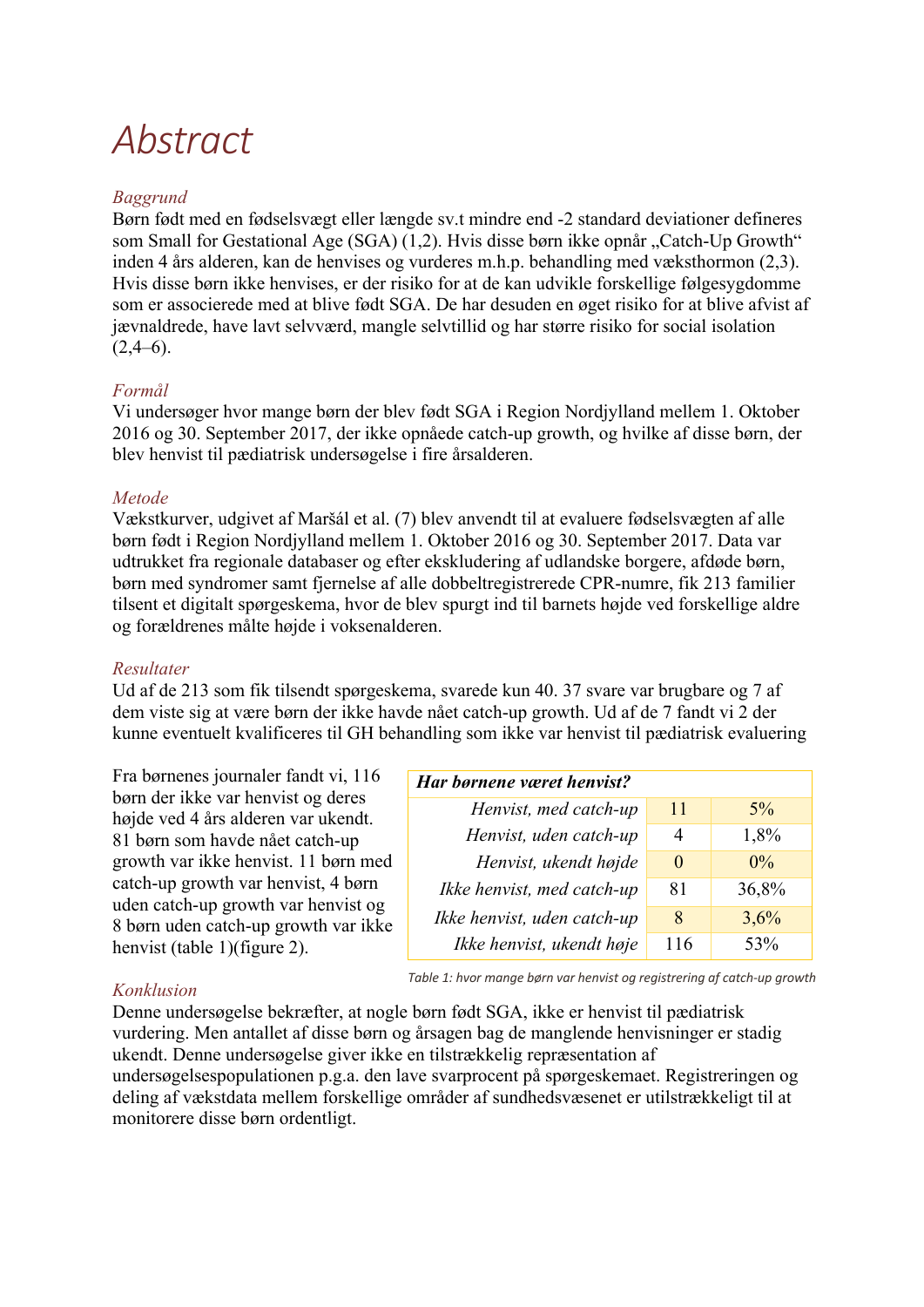# *Abstract*

#### *Background*

Children born with a birth weight or lenght less than -2 standard deviations are defined as small for gestational age (1,2). If these children do not reach catch-up in growth before the age of 4 they might qualify for treatment with growth hormone (2,3). If the children that would qualify for the treatment are missed by health care professionals the risk is that these children might develop various comorbidities, have a hard time coping with the physical environment, are at increased risk of being rejected by peers, have low self esteem, lack confidence and are more prone to social isolation (2,4–6).

#### *Aim*

In this study we investigate children that were born SGA in the Northern Jutland region of Denmark between 1. October 2016 and 30. September 2017. We want to find out how many of them that did not reach catch-up in growth and might therefore qualify for treatment with growth hormone, were referred to pediatric evaluation by the age of four.

#### *Method*

A growth curve published by Maršál et al. (7) was used to evaluate the birthweight of all children born in the Northern Jutland region between 1. October 2016 and 30. September 2017. Data was extracted from regional databases and after exclusion of foreign citizens, deceased children, children with identifiable syndromes and CPR numbers that were double registred, 213 mothers of children born SGA were sent a digital questionnaire asking about the child's height at various ages and the parents' measured height as adults.

#### *Results*

Out of the 213 questionnaire candidates, only 40 answered. 37 answers were useable and 7 of them included children that have not reached their catch-up growth. Out of the 7, we found 2 that might be eligible for GH treatment and have not been referred for paediatric evaluation.

From the children's medical journals, we found that 116 children were not referred and with unknown height. 81 were not referred but with catch-up, 11 children were referred and with catch-up, 4 were referred and without catch-up and 8 children were not referred and had not reached catch-up (table 2)(figure 2).

| Have the children been referred? |          |       |
|----------------------------------|----------|-------|
| Referred, with catch-up          | 11       | $5\%$ |
| Referred, without catch-up       | 4        | 1,8%  |
| Referred, unknown height         | $\Omega$ | $0\%$ |
| Not referred, with catch-up      | 81       | 36,8% |
| Not referred, without catch-up   | 8        | 3,6%  |
| Not referred, unknown height     | 116      | 53%   |

*Table 2: how many children were referred and registration of catch-up growth*

#### *Conclusion*

Although this study confirms that some children that might qualify for growth hormone treatment are missed by health care professionals, the number of children and the reason for this missed oppurtunity is still unknown. The study does not offer a sufficient representation of the study population due to poor participation. The registration and flow of growth data between different fields of the health care system is inadequate to properly monitor these children.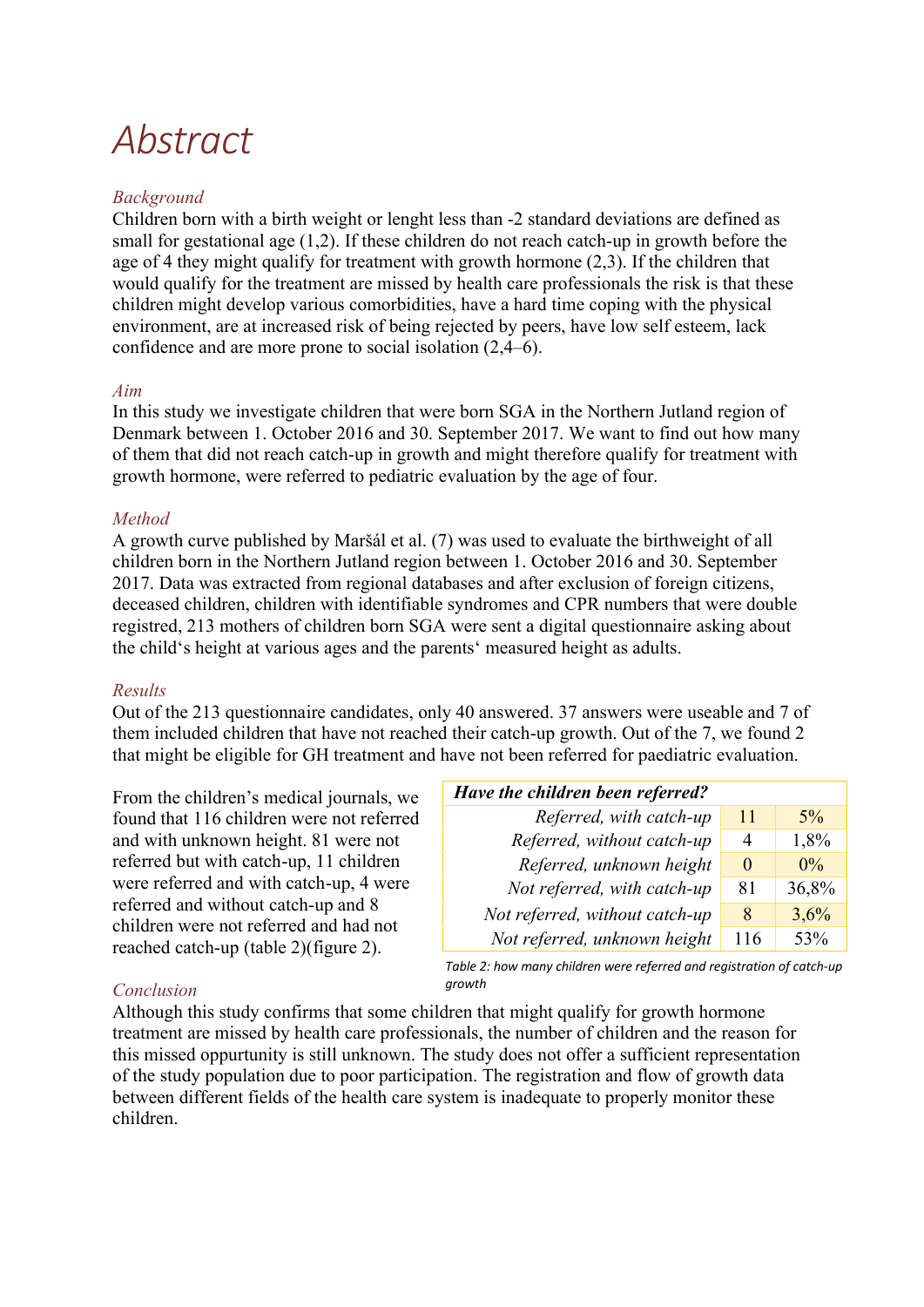## ntroduction

Children born with a birth weight or length less than 2 SD (standard deviations) are defined as Small for Gestational Age (SGA) (1,2). It is important to ensure that these children obtain catch-up in growth by the age of four(1). "Catch-up growth" is a term used for a physiological process where the child's growth rate accelerates causing the standard deviation score (SDS) to improve to above -2SD (2,3,8). If catch-up growth is not reached by this age the child should be assessed by a pediatrician and evaluated for possible treatment with growth hormone (GH). Until that age there is a possibility of spontaneous catch-up growth, especially in premature children (9). The aim of therapy with I

GH is to increase the height velocity (HV) and normalization of height standard deviation (9,10). The suspicion might be raised that children born SGA without catch-up growth are missed by health care professionals and therefore miss the opportunity of GH treatment and might have short stature as adults. SGA children are in the care of several doctors during their childhood – some of them see a neonatologist, their general practitioner or go to the pediatric department for different reasons. This can easily cause the exchange of information between healthcare professionals to be inadequate and can result in children being referred to a pediatric endocrinologists too late.

#### *Causes and comorbidities*

Causes of SGA vary but have been associated with maternal lifestyle, obstetric factors and placental dysfunction (2,11). Consequences for the child born SGA can be disturbances in glucose and lipid metabolism, poor bone density and abnormal onset of puberty (2,4). SGA has also been associated with fetal abnormalities such as a number of syndromes and congenital malformations (5) and a number of comorbidities later in life (12,13). Comorbidities such as obesity, hypertriglyceridemia, non-alcoholic fatty liver disease, hypercholesterolemia, diabetes and hypertension are all challenging metabolic alterations that are associated with SGA (12,13). It is though equally important to take into consideration the psychosocial distress that short stature in young people and adults can bring. Researchers have shown that young adults with significant short stature have a difficult time coping with the physical environment, are at increased risk of being rejected by peers, have low self esteem, lack confidence and are more prone to social isolation (6). The impact of treatment with growth hormone in children born SGA on factors other than their height such as metabolic alterations and type 2 diabetes has been studied (14,15), some researchers have found that further investigation is needed to confirm the benefits fully on these factors. In other studies, GH has proven to improve lipid, protein and glucose metabolism (14). The results from previous studies are promising and produce an urge for further research (15).

#### *Treatment*

At birth, the babies' weight, birth length and head circumference are registered. The measurements are evaluated using standardized growth curves (8). About 3,3% of all babies born in Denmark are SGA (3) and by the age of four, 90% of these children have reached catch-up in growth. The 10% that remain small, should be referred for pediatric evaluation where treatment with GH might be considered  $(2,16)$ .

#### **Criteria for growth hormone treatment of SGA children in Denmark** (17)

- **1. Absence of catch-up growth at 4 years of age**
- **2. Height <2,5 SD**
- **3. Height >1 SD under the target height SD**

*Table 3: Criteria for growth hormone treatment in Denmark*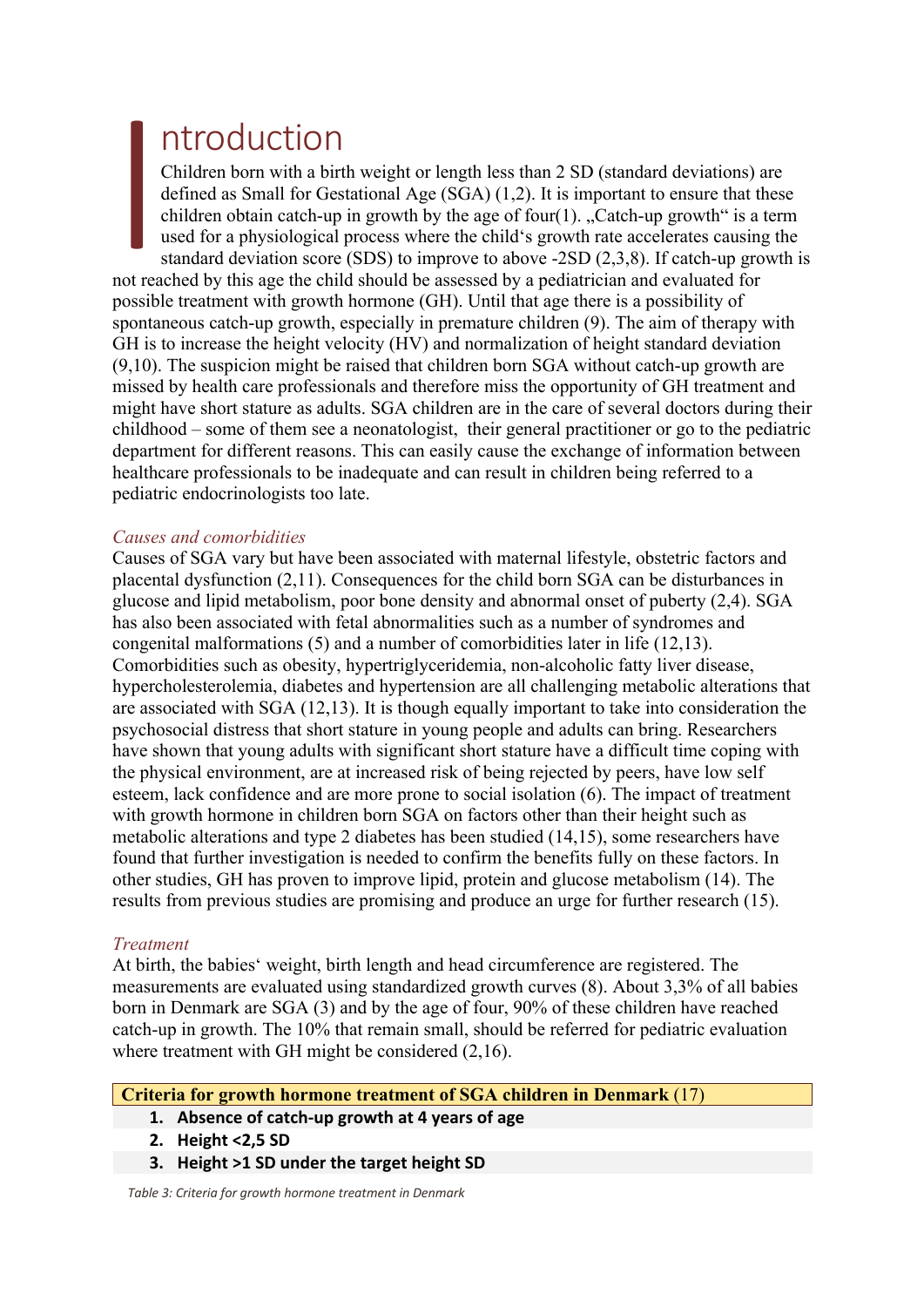When evaluating eligibility for treatment in children with absence of catch-up growth, there are factors that should be looked at e.g birth weight and rate of growth. Possible gene mutations such as Turners- or Downs syndrome should also be investigated as many syndromes are associated with short stature. Other causes of short stature such as delayed growth and puberty, hypothyroidism and coeliac disease should be excluded (18). Parents' height as adults is also of great importance when evaluating eligibility for treatment with growth hormone, because the genetic growth potential of the child could be lower than the average target height (19). Criteria for growth GH in Denmark are listed in table 3 (Table 3).

The desired effect of treatment of SGA children with GH is to increase GH levels and for the children to reach their target height, and potentially normalizing metabolism and psychosocial wellbeing. A Swedish study found that 86% of children that received GH treatment reached their target height (20). To compare, only 56% of untreated SGA children reached their target height (20). Another study showed that the increase in predicted adult height after 5 years of treatment with growth hormone ranged from 6,3 - 19,5 cm if the treatment was started before puberty (12). The treatment has proven to be more effective in younger, shorter and lighter children (20). This again confirms the importance of referring the children to pediatric evaluation at an early age.

A child's target height can be calculated using a simple formula (Equation 1). The predicted adult height, which is a more detailed estimation of the child's target height, can be calculated using the child's actual height, the parents' final height and the growth reserve (19). Growth reserve is assessed by taking an x-ray of the child's left hand to evaluate the bone age that corresponds to the child's biological age(19).



*Equation 1: Calculation of target height(19).*

Side effects of growth hormone treatment such as edema, pain at injection site and a rash have been reported (22). Other more serious side effects like early onset of puberty (21) and insulin resistance (23) are uncommon but the patient should be monitored closely with follow-up consultations during the treatment (21,24). In the follow-ups there should also be a registration of height, weight and compliance (18).

Although it is highly beneficial to find all the children that possibly need help with GH there is no guarantee that the parents accept treatment for the child. A recent study also shows that a large part of parents do not feel that they are involved in the process of making treatment decisions. This has led to poor adherence to the therapy and the children missing doses (25). Even if the treatment is accepted, an effective treatment can not be guaranteed, as variability of responses between individuals to GH is to be expected (26).

#### *Aim*

To our knowledge there is no study that has investigated how many SGA children without catch-up growth are referred in due time for pediatric evaluation of their growth. In this study we investigate how many children, born SGA in the Northern Jutland Region between 1. October 2016 and 30. September 2017 - that did not reach catch-up growth were referred to pediatric evaluation by the age of four.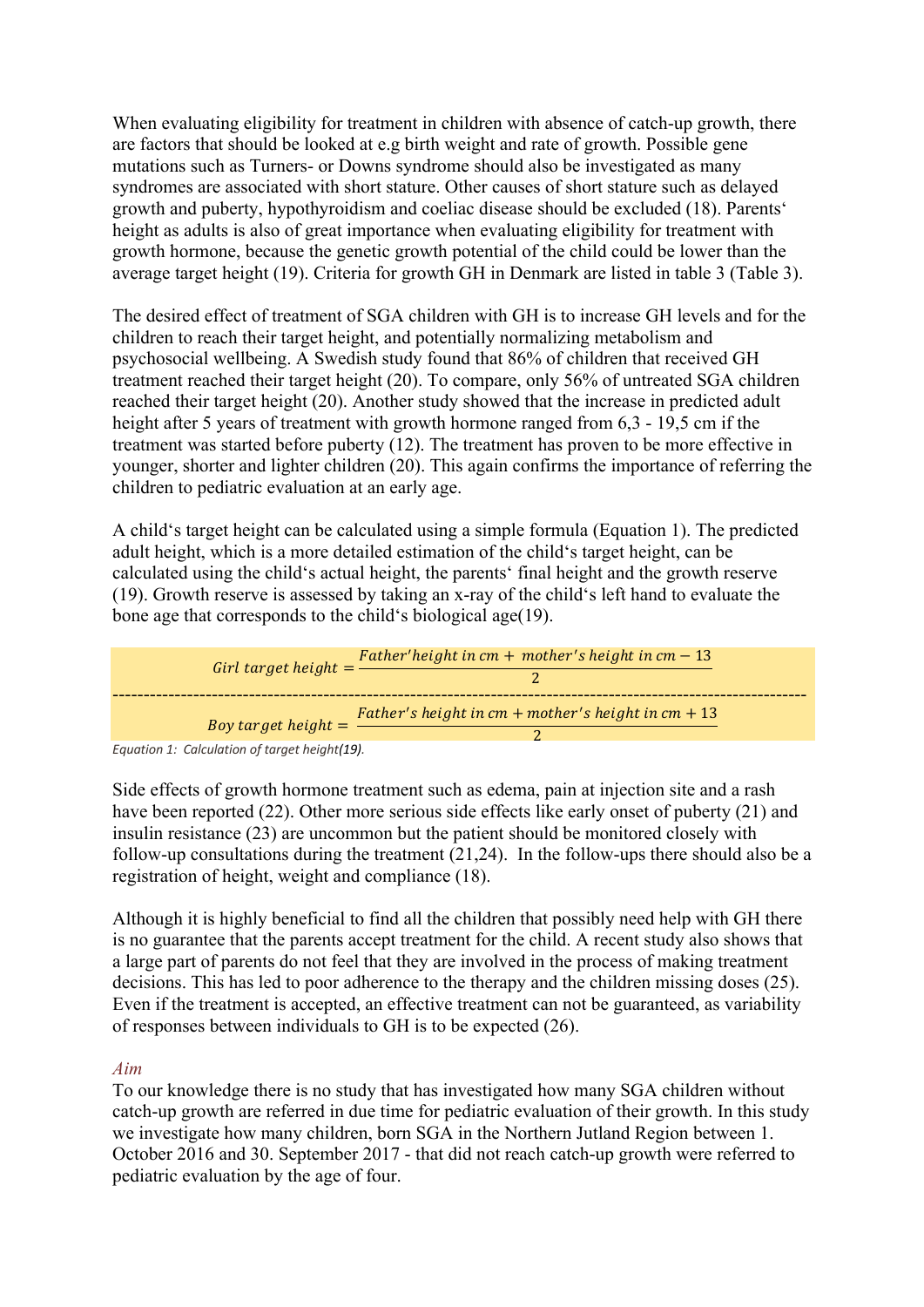## ethod

Inclusion criteria for this study were children born between 1. October 2016 and 30. September 2017 with birth weight or length less than -2 SD for their gestational age (27). A growth curve published by Maršál et al. (7) was used to evaluate the birth weight. These growth curves are based on data from 4 Scandinavian centers and 759 ultrasonically

estimated fetal weights (7). M<br>estimated fetal weight

#### *Source and study population*

Data was extracted from regional databases. 5562 babies were born in the region in the one-year timespan from 1. October 2016 until 30. September 2017. From that population 247 children were born SGA (Figure 1) according to their weight and/or height and 5 children were born SGA only according to their height. After excluding foreign citizens and exclusion of those not able to receive the questionnaire (Figure 1), the parents of the remaining children were sent an electronic questionnaire (Appendix 1) asking about the children's height and weight at 2, 3 and 4 years of age. They were also asked if the children had any known illnesses and asked to provide the parents' measured height. 213 families were sent the digital questionnaire.

#### *Data collection*

Added to the information from the digital questionnaire, data was also retrieved from the children's medical journal that is accessible to hospital personnel. Redcap was used to manage and store the database and for designing and collecting answers from the digital questionnaire. In the medical journal it is stated if the child has been referred to the paediatric department for evaluation of growth parameters. For some children



*Figure 1: Flowchart of SGA children that qualified for the study*

precise height and weight measurements, measured at the hospital was registered in the medical journal (figure 2). When the children are born, they are diagnosed SGA according to their weight and/or height. When assessing if the child was eligible for evaluation for GH treatment at 4 years old, only their height was evaluated.

#### *Statistics*

The results were obtained by manually calculating the percentages of each subgroup from our 2 sources – the questionnaire and the medical journals. The statistics from the questionnaire are described in Table 4 and the statistics from the medical journals are shown in Figure 2.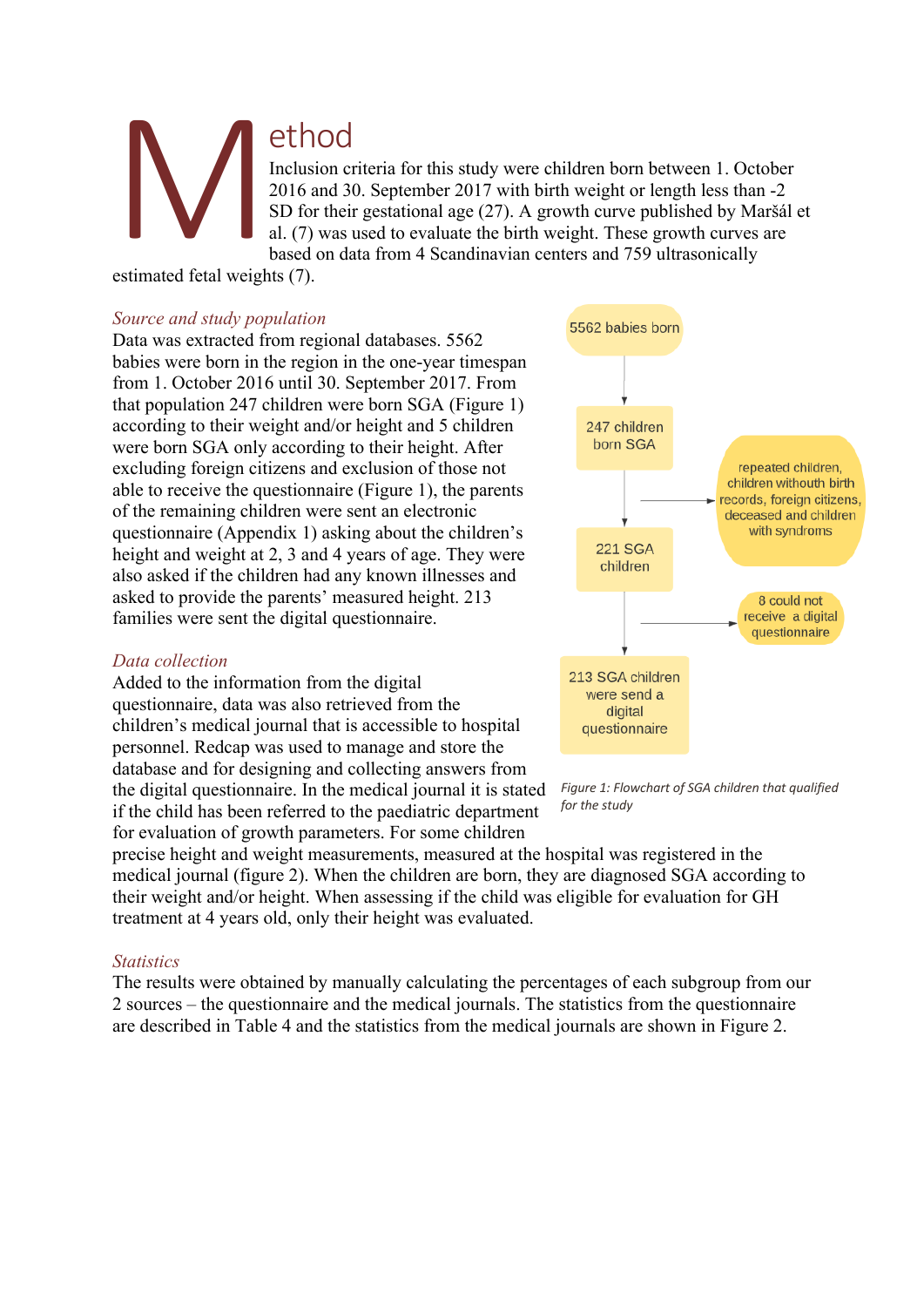#### esults In our study there were 247 children born SGA in the Northern Jutland region in the time span from 1. October 2016 – 30. September 2017. This means that 4,4% of all children born in the region were SGA. A digital questionnaire was sent to 213 families of children born SGA. Out of those 213 candidates only 40 answered the digital questionnaire. 37 answers were complete. From the 37 R

answers, 6 had various conditions such as asthma and gastric symptoms - though none of the children had the same condition. The growth information from the questionnaire was crosschecked with the measurements from the health journal and were found to match. The answers show that 7 children have not reached their catch-up growth (-2SD) which makes out 18,9 % of usable answers (table 4). Out of those 7 that remain small, 2 might have been eligible for GH treatment (height less than -2,5SD) and neither of them had been referred for paediatric evaluation. The answers also revealed that only 2 of the 37 children had been referred but both of them had reached catch-up growth before the age of 4 (table 4).

Adding to the data we obtained from the digital questionnaire, the children's medical journals were also looked at to see if we would find how many of the SGA children were referred for evaluation with a pediatric endocrinologist (figure 2). The data in the medical journal was not sufficient to answer all the questions we needed for this survey. The height and weight of some children was registered at various ages and information on how many children were referred to the pediatric department for evaluation of growth parameters. From this information we found a few children that had registered height that showed they had reached catch-up growth before the age of 4 (figure 2). Most of the them or 116 children (53%) did not have sufficient, if any, registered height and had not been referred. 81 children (36,6%) had registered height that showed they had reached catch-up growth before the age of 4 and were never referred. 11 children (5%) had been referred and obtained catch-up before they reached 4 years of age. 4 (1,8%) had not reached catch-up before the age of 4 and had been

referred. Finally 8 children (3,6%) had not reached catch-up before the age of 4 and had not been referred for reasons unknown (Figure 2).



*Figure 2: Not referred, unknown height: 116 children (53%), Not referred, without catch-up: 8 children (3,6%), Referred, with catch-up: 11 children (5%), not referred, with catch-up: 81 (36,8%), Referred, unknown height: 0, Referred, without catch-up: 4 children (1,8%)*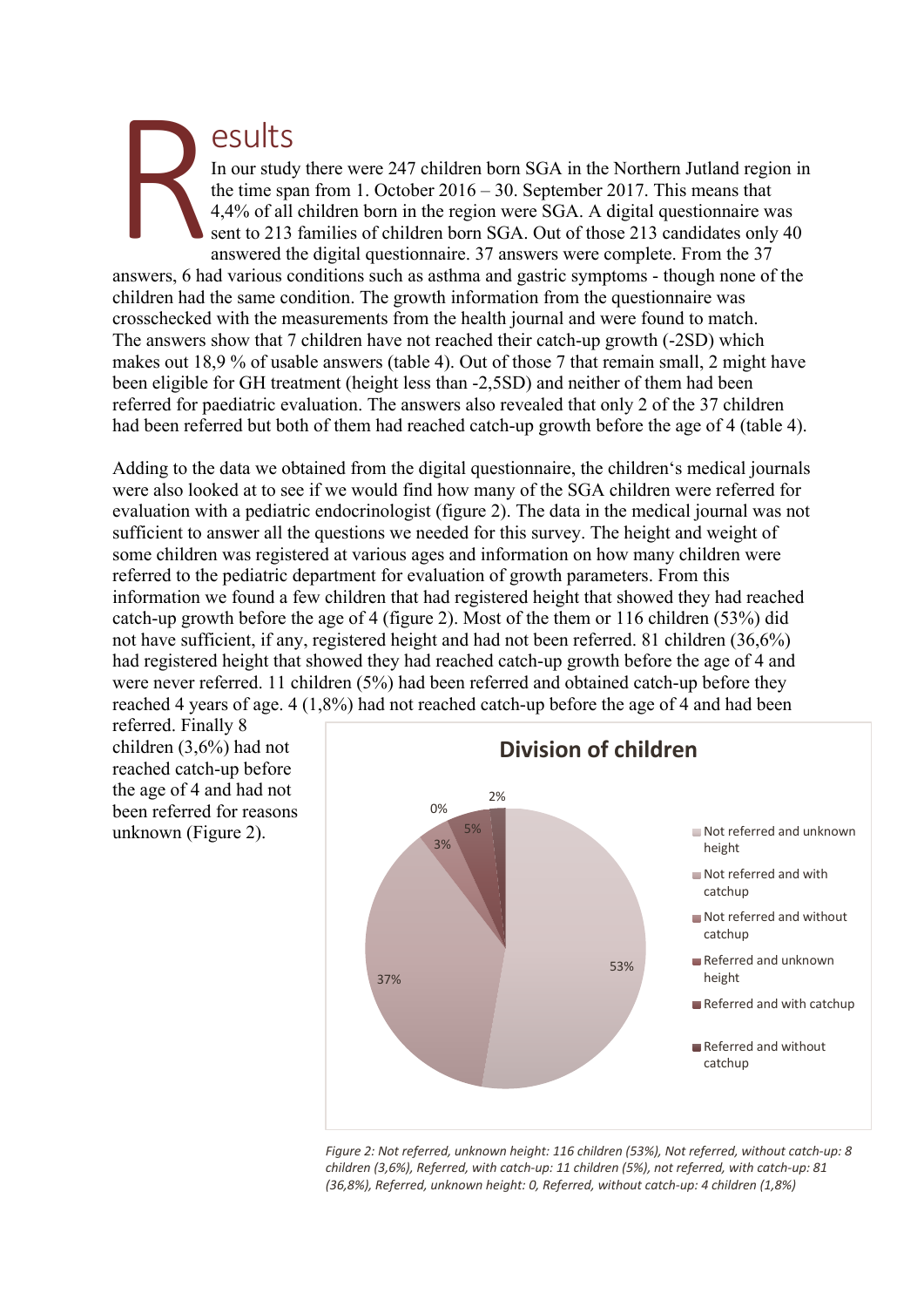|                       | ${\rm SD}$ | Did not reach<br>Catch-up<br>growth? | Referred to a<br>pediatric<br>endocrinologist? | Might Qualify<br>for treatment? | Received gowth<br>hormone<br>treatment? |
|-----------------------|------------|--------------------------------------|------------------------------------------------|---------------------------------|-----------------------------------------|
| $\cal I$              | $+0,64$    |                                      | X                                              |                                 |                                         |
| $\overline{2}$        | $-0.61$    |                                      |                                                |                                 |                                         |
| $\mathfrak{Z}$        | $+0,35$    |                                      |                                                |                                 |                                         |
| $\overline{4}$        | $+0,46$    |                                      |                                                |                                 |                                         |
| 5                     | $+0,39$    |                                      |                                                |                                 |                                         |
| $\boldsymbol{\delta}$ | $+0,9$     |                                      |                                                |                                 |                                         |
| $\sqrt{ }$            | $-1,15$    |                                      |                                                |                                 |                                         |
| $\delta$              | $-2,45$    | $\mathbf X$                          |                                                |                                 |                                         |
| $\mathfrak g$         | $+1,14$    |                                      |                                                |                                 |                                         |
| 10                    | $+0,64$    |                                      |                                                |                                 |                                         |
| 11                    | $-0,38$    |                                      |                                                |                                 |                                         |
| 12                    | $-1,15$    |                                      |                                                |                                 |                                         |
| 13                    | $-0,38$    |                                      |                                                |                                 |                                         |
| 14                    | $-1,66$    |                                      |                                                |                                 |                                         |
| 15                    | $-2,42$    | X                                    |                                                |                                 |                                         |
| 16                    | $-1,5$     |                                      | $\mathbf X$                                    |                                 |                                         |
| 17                    | $-3,04$    | X                                    |                                                | X                               |                                         |
| $18\,$                | $-0,89$    |                                      |                                                |                                 |                                         |
| 19                    | $+1,66$    |                                      |                                                |                                 |                                         |
| 20                    | $-1,11$    |                                      |                                                |                                 |                                         |
| 21                    | $+1,66$    |                                      |                                                |                                 |                                         |
| 22                    | $+0,13$    |                                      |                                                |                                 |                                         |
| 23                    | $-2,17$    | X                                    |                                                |                                 |                                         |
| 24                    | $-1,61$    |                                      |                                                |                                 |                                         |
| 25                    | $+1,15$    |                                      |                                                |                                 |                                         |
| $26\,$                | $+1,66$    |                                      |                                                |                                 |                                         |
| $27\,$                | $-2,48$    | X                                    |                                                |                                 |                                         |
| $28\,$                | $+1,15$    |                                      |                                                |                                 |                                         |
| 29                    | $-0,64$    |                                      |                                                |                                 |                                         |
| $30\,$                | $+0,64$    |                                      |                                                |                                 |                                         |
| 31                    | $-2,61$    | X                                    |                                                | X                               |                                         |
| 32                    | $-2,17$    | $\overline{\textbf{X}}$              |                                                |                                 |                                         |
| 33                    | $-1,53$    |                                      |                                                |                                 |                                         |
| 34                    | $-0,64$    |                                      |                                                |                                 |                                         |
| 35                    | $+1,41$    |                                      |                                                |                                 |                                         |
| $36\,$                | $+0,39$    |                                      |                                                |                                 |                                         |
| $37\,$                | $-0,89$    |                                      |                                                |                                 |                                         |
| Total:                |            | $\boldsymbol{7}$                     | $\sqrt{2}$                                     | $\mathbf{2}$                    | $\boldsymbol{0}$                        |

*Table 4: Results. 7 children did not reach catch-up growth (>-2 SD) and non of them had been referred. 2 children were referred but both of them had reached catch-up growth. 2 children might qualify for GH treatment (>-2,5 SD) and no child had received GH treatment.*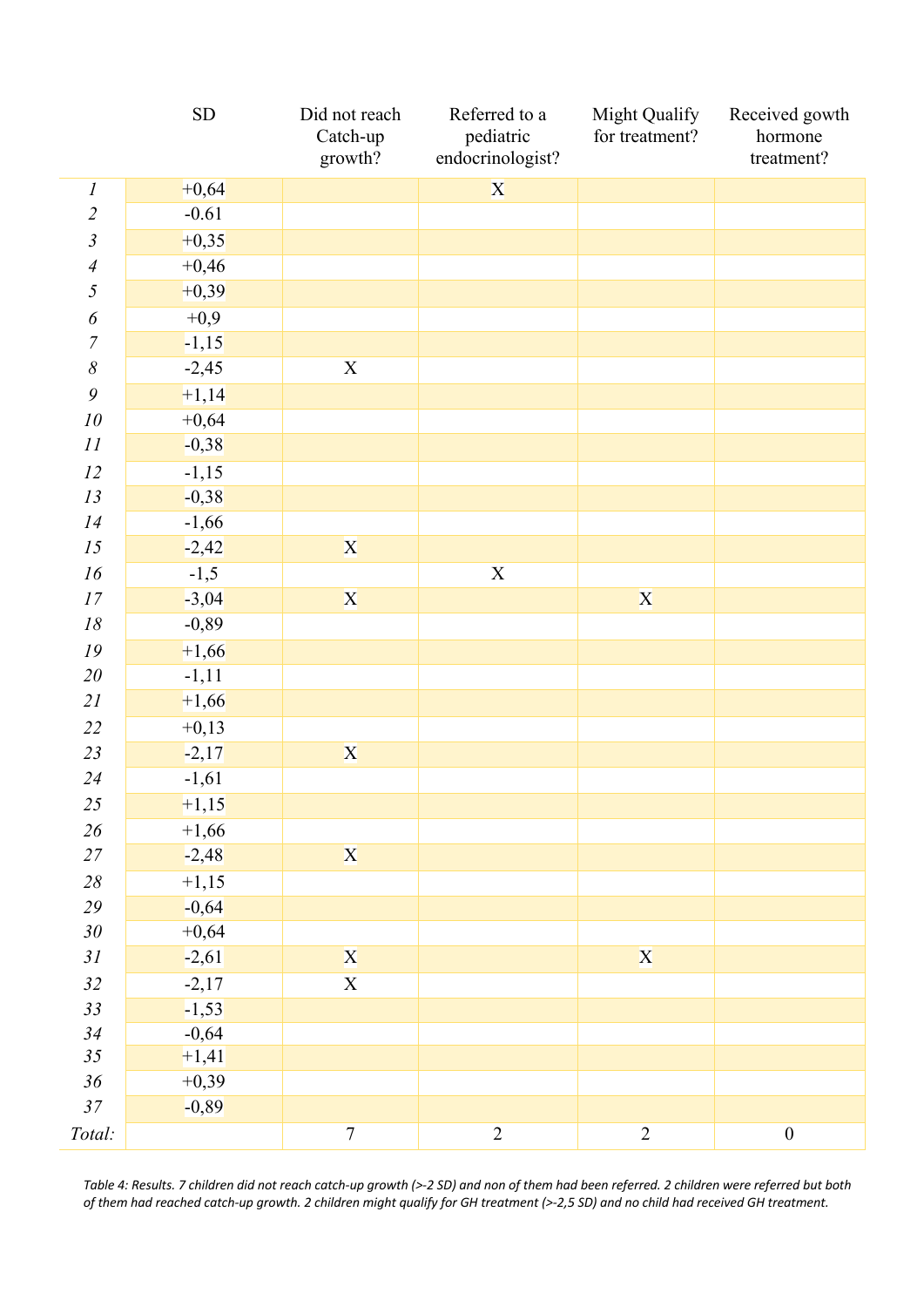## iscussion

The strength of this study is the completeness of the cohort, as we were able to include every child born in the Northern Jutland region from 1. October 2016 – 30. September 2017. The validity of the data was substantial, because we based it on the personalized Danish identification number (CPR number) (3). A survey method (digital questionnaire) was favorable in this research as the

purpose was to gather precise and quantitative information from the parents relatively quickly (28). When asking parents about height and weight of their children at different ages, the survey method gave the parents time to gather this information, making it more accurate than if asked in an interview. One of the limitations of this study is the small number of participants. In the beginning, the aim was to use a data set of 5 years but 1 year had to suffice due to lack of data authorization and the criteria that the children had to have reached the age of 4 to be included. This being a quality assurance project that only allowed us to collect data from the past 5 years. Another limitation of this study is the low number of answers to our questionnaire, we only received 40 answer sheets, some of them only partially answered. It can also be put into question if the growth data we asked for in the questionnaire was accessible enough to the participants, and if they were motivated enough to answer (29). When asking the participants something that is not easily accessible, in a non-mandatory and in a non-incentive survey – the risk is non-response bias (30). Meaning that a poor participation, can lead to a less representative sample of the population (31). Even though the participation and thus number of answers were low, the results are striking. If we hypothetically apply the numbers to the rest of children born SGA, assuming that the nonresponders have the same height distribution as the responders, we would expect that about 47 children would not have reached catch-up growth by the age of 4 and about 13 children might qualify for a treatment they are not offered. For Denmark this would mean that annually around 3294 children born SGA, that might qualify for GH treatment, are missed by health care professionals. These are just speculations but certainly a reason to investigate this matter further. purpose was to

When looking at children's medical journals, it can be hypothesized why some of the children's measurements are missing and why there are so few referrals to the paediatric department. Due to the Covid Sars Cov-2 outbreak in Denmark in the year of 2020, there was a hiatus of physical checkups at some general practitioners for children and instead it was in the parent's hands to measure their child at 3 and 4 years old. This could possibly have caused unreliable measurements and/or inadequate response of the responsible professional to the results, as the consultation was solely held over the telephone. Future research will undoubtedly take on the topic of diminished children's health-care during the Covid Sars Cov-2 pandemic. It is also plausible that because some of the children in the group have just turned 4, they have yet to be referred.

If this research should be repeated in the future we would like to include a larger number of children. Unlimited access to data from primary physicians and collaboration with other departments, other regions in Denmark or even other countries would give a better overview of the state of this matter (32). A better result could be obtained by seeking authorization to access health data from all healthcare facilities concerning the child. If the survey method would be repeated, it could be beneficial to follow up with a telephone call to clarify unclear survey responses (28) and it could also be beneficial to add some kind of incentive to increase response rate, for example a money prize or a lottery ticket (29).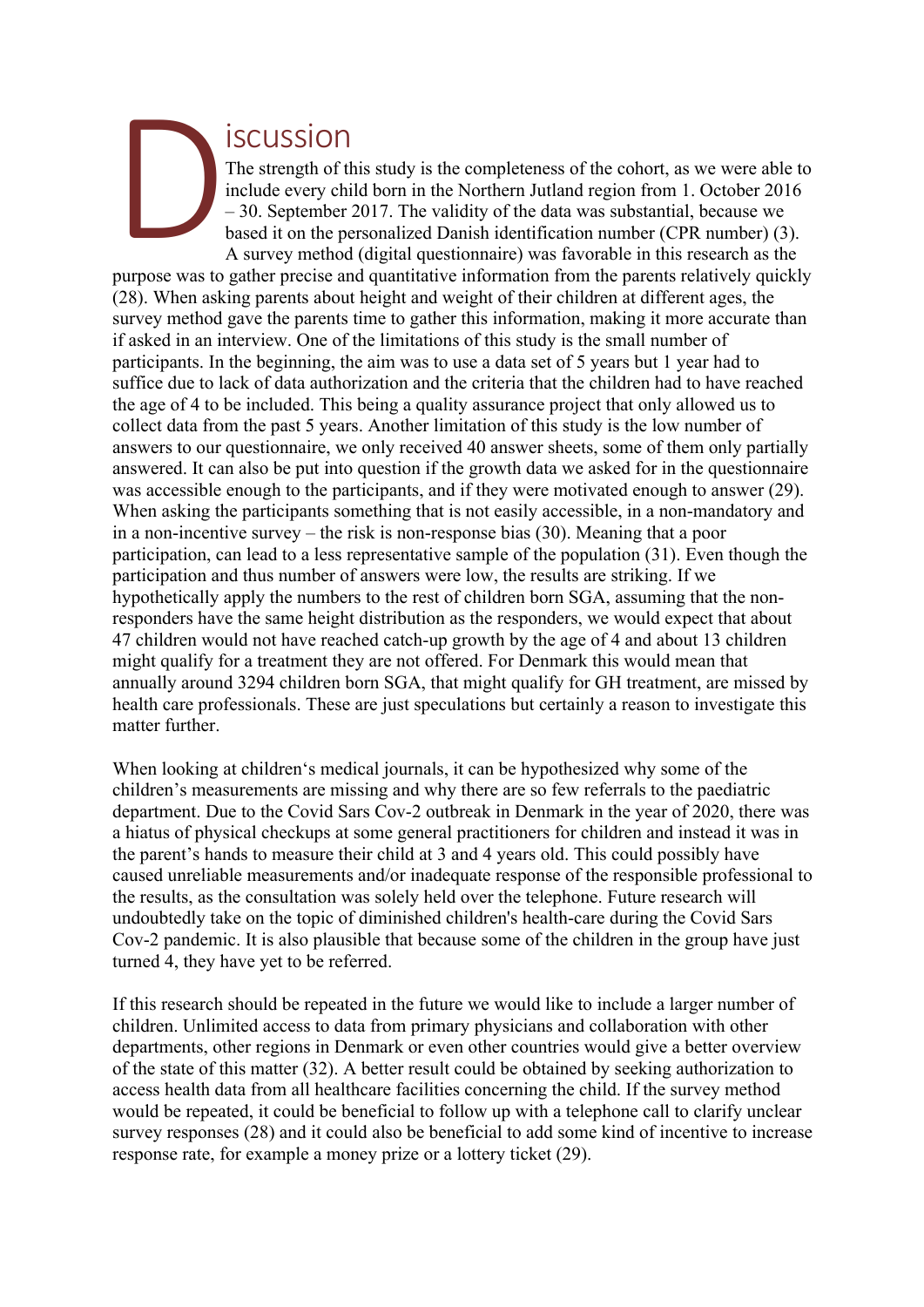Our hope for the future of children that are born SGA is that parents and health care professionals realize the importance of taking action and evaluating height and weight measurements of children. The measurements are easy and non time consuming but the value of them, especially for children born SGA, might be overlooked. In the process of retrieving data from the medical journals of the children for this study we often saw that children without catch-up at around 4 years of age were referred to a department for other issues than their height. The measurements of these children were taken and made available but there was no remark or interpretation of them from the health care professional that noted these measurements. The importance of growth curves should be emphasized as they are a clear indicator of whether there is a timely catch-up growth or not. It is also important to ensure the accessibility of growth information for both patients and physicians. As of today, hospitals in Denmark do not have access to data from primary care physicians and this can cause a big void in patient care. We feel a joint database with growth data of children would be highly beneficial to healthcare.

## onclusion

In concluding our research, we are still left with some questions unanswered. Although this study can confirm that there are SGA children who have not reached catch-up in growth, and are not being acknowledged - the reasons are unknown. We still do not know how many children are in fact missed by healthcare professionals. While the study does not offer a sufficient

representation of the study population due to poor participation, the results confirm our suspicion of missed SGA children and lack of referral to the paediatric department when needed. By looking at medical journals we can see a need in monitoring the weight and height of the SGA children and/or an all accessible growth-database. It would be highly valuable to conduct further research on this matter. **CONTRACTE**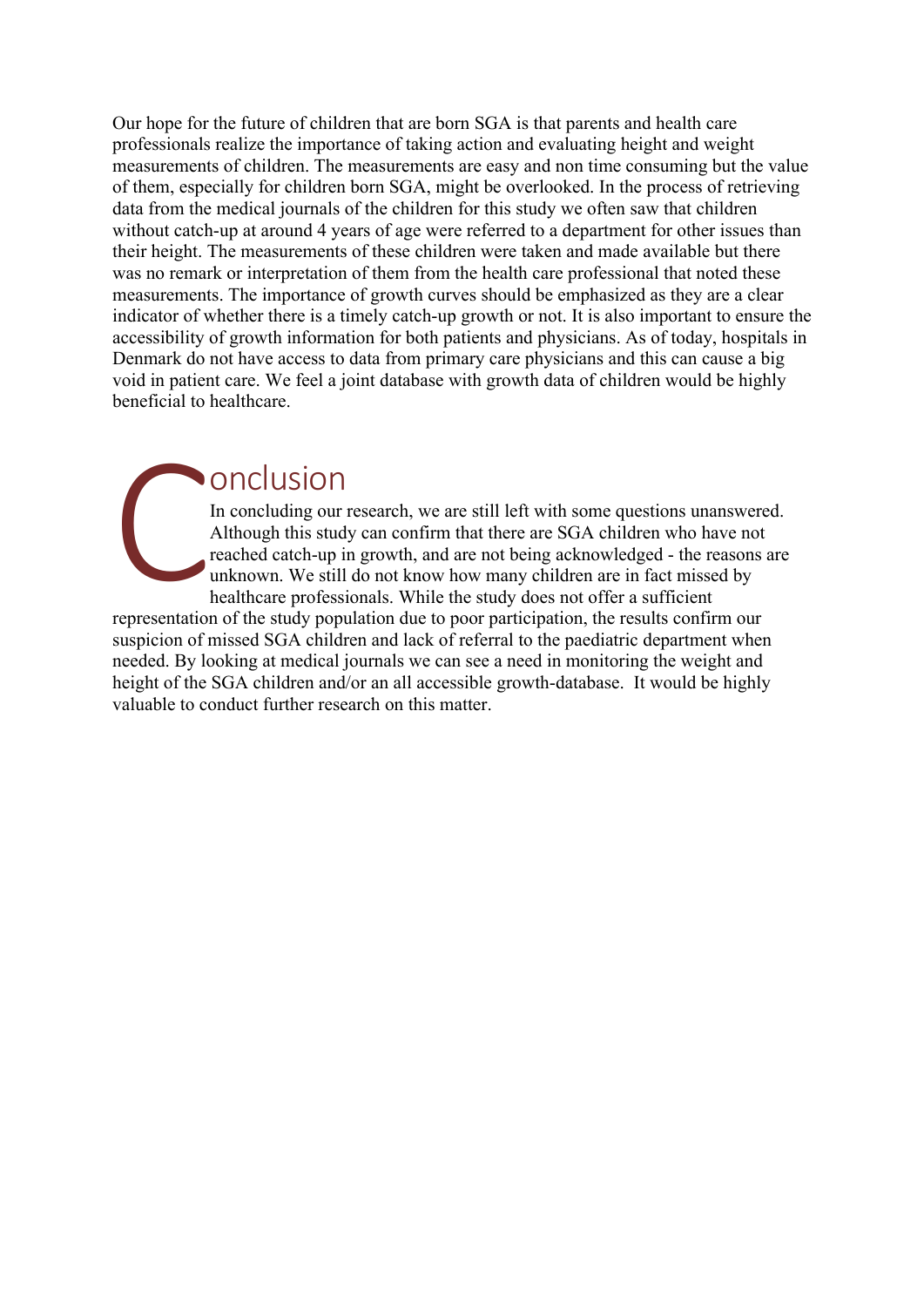- 1. Renes JS, van Doorn J, Hokken-Koelega ACS. Current Insights into the Role of the Growth Hormone-Insulin-Like Growth Factor System in Short Children Born Small for Gestational Age. Vol. 92, Hormone Research in Paediatrics. 2019.
- 2. Thybo Christesen HB, Jensen RBB, Birkebæk NH, Hertel NT, Main KM, Mortensen HB, et al. Væksthormonbehandling af korte børn født small for gestational age. Vol. 168, Ugeskrift for Laeger. 2006.
- 3. Hansen DN, Odgaard HS, Uldbjerg N, Sinding M, Sørensen A. Screening for smallfor-gestational-age fetuses. Acta Obstetricia et Gynecologica Scandinavica. 2020;99(4).
- 4. de Andre Cardoso-Demartini A, Malaquias AC, da Silva Boguszewski MC. Growth Hormone Treatment for Short Children Born Small for Gestational Age. Pediatric endocrinology reviews : PER. 2018;16.
- 5. Merialdi M, Requejo JH. Low Birth Weight and Preterm Infants: Causes, Prevalence, and Prevention. Encyclopedia of Human Nutrition. 2012 Jan 1;3–4:100–3.
- 6. Quitmann JH, Bullinger M, Sommer R, Rohenkohl AC, Silva NMB da. Associations between psychological problems and quality of life in pediatric short stature from patients' and parents' perspectives. Vol. 11, PLoS ONE. 2016.
- 7. Maršál K, Persson PH, Larsen T, Lilja H, Selbing A, Sultan B. Intrauterine growth curves based on ultrasonically estimated foetal weights. Acta Paediatrica, International Journal of Paediatrics. 1996;85(7).
- 8. Andersen E, Hutchings B, Jansen J, Nyholm M. Heights and weights of Danish children. Ugeskrift for Laeger. 1982;144(24).
- 9. Richmond E, Rogol AD. Current indications for growth hormone therapy for children and adolescents. Vol. 18, Endocrine Development. 2010.
- 10. Chatelain P, Carrascosa A, Bona G, Ferrandez-Longas A, Sippell W. Growth hormone therapy for short children born small for gestational age. Vol. 68, Hormone Research. 2007.
- 11. Finken MJJ, van der Steen M, Smeets CCJ, Walenkamp MJE, de Bruin C, Hokken-Koelega ACS, et al. Children Born Small for Gestational Age: Differential Diagnosis, Molecular Genetic Evaluation, and Implications. Vol. 39, Endocrine Reviews. 2018.
- 12. Hong YH, Chung S. Small for gestational age and obesity related comorbidities. Vol. 23, Annals of Pediatric Endocrinology and Metabolism. 2018.
- 13. Saggese G, Fanos M, Simi F. SGA children: Auxological and metabolic outcomes-the role of GH treatment. Vol. 26, Journal of Maternal-Fetal and Neonatal Medicine. 2013.
- 14. Grimberg A, DiVall SA, Polychronakos C, Allen DB, Cohen LE, Quintos JB, et al. Guidelines for Growth Hormone and Insulin-Like Growth Factor-I Treatment in Children and Adolescents: Growth Hormone Deficiency, Idiopathic Short Stature, and Primary Insulin-Like Growth Factor-I Deficiency. Hormone Research in Paediatrics. 2017;86(6).
- 15. Dunger D, Darendeliler F, Kandemir N, Harris M, Rabbani A, Kappelgaard AM. What is the evidence for beneficial effects of growth hormone treatment beyond height in short children born small for gestational age? A review of published literature. Journal of Pediatric Endocrinology and Metabolism. 2020.
- 16. Clayton PE, Cianfarani S, Czernichow P, Johannsson G, Rapaport R, Rogol AD. Consensus statement: Management of the child born small for gestational age through to adulthood: A consensus statement of the international societies of pediatric endocrinology and the growth hormone research society. Journal of Clinical Endocrinology and Metabolism. 2007;92(3).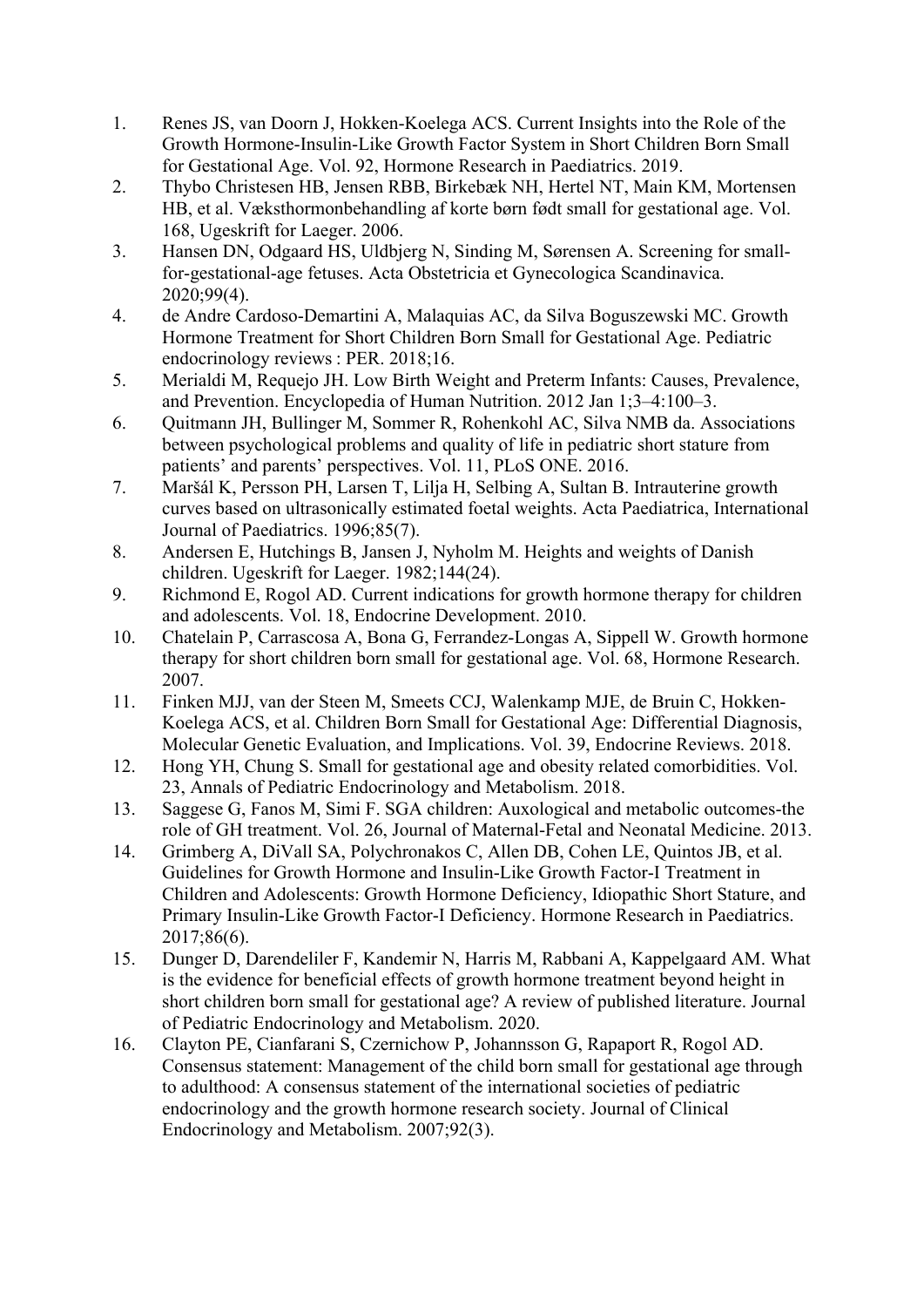- 17. Cardoso-Demartini AA, Boguszewski MCS, Alves CAD. Postnatal management of growth failure in children born small for gestational age. Vol. 95, Jornal de Pediatria. 2019.
- 18. Peter Christiansen, Line Cleemann, Niels Feilberg, Dorte Hansen, Eva Mosfeldt Jeppesen, Jesper Johannesen, et al. Væksthormon: Udredning af væksthormonmangel og behandling med væksthormon hos børn og unge.
- 19. Rigshospitalet. Vækstkurver.dk.
- 20. Dahlgren J, Wikland KA. Final height in short children born small for gestational age treated with growth hormone. Pediatric Research. 2005;57(2).
- 21. Sas T, de Waal W, Mulder P, Houdijk M, Jansen M, Reeser M, et al. Growth Hormone Treatment in Children with Short Stature Born Small for Gestational Age: 5-Year Results of a Randomized, Double-Blind, Dose-Response Trial 1 . The Journal of Clinical Endocrinology & Metabolism. 1999;84(9).
- 22. Souza FM, Collett-Solberg PF. Adverse effects of growth hormone replacement therapy in children. Arquivos Brasileiros de Endocrinologia & Metabologia. 2011;55(8).
- 23. Lanes R. Long-Term Outcome of Growth Hormone Therapy in Children and Adolescents. Vol. 3, Treatments in Endocrinology. 2004.
- 24. Hokken-Koelega A, van Pareren Y, Arends N, Boonstra V. Efficacy and safety of long-term continuous growth hormone treatment of children born small for gestational age. Vol. 62 Suppl 3, Hormone research. 2004.
- 25. van Dongen N, Kaein AA. Parents' views on growth hormone treatment for their children: Psychosocial issues. Patient Preference and Adherence. 2012;6.
- 26. Savage MO, Bang P. The variability of responses to growth hormone therapy in children with short stature. Indian Journal of Endocrinology and Metabolism. 2012;16(8).
- 27. Niklasson A, Albertsson-Wikland K. Continuous growth reference from 24th week of gestation to 24 months by gender. BMC Pediatrics. 2008;8.
- 28. Ponto, PhD, APRN, AGCNS-BC, AOCNS® J. Understanding and Evaluating Survey Research. Journal of the Advanced Practitioner in Oncology. 2015;6(2).
- 29. Olsen F, Abelsen B, Olsen JA. Improving response rate and quality of survey data with a scratch lottery ticket incentive. Vol. 12, BMC Medical Research Methodology. 2012.
- 30. Choi BCK, Pak AWP. A catalog of biases in questionnaires. Preventing Chronic Disease. 2005;2(1).
- 31. Griffin JM, Simon AB, Hulbert E, Stevenson J, Grill JP, Noorbaloochi S, et al. A comparison of small monetary incentives to convert survey non-respondents: A randomized control trial. Vol. 11, BMC Medical Research Methodology. 2011.
- 32. Berndt C, Schweizer R, Ranke MB, Binder G, Martin DD. Height, muscle, fat and bone response to growth hormone in short children with very low birth weight born appropriate for gestational age and small for gestational age. Hormone Research in Paediatrics. 2014;82(2).